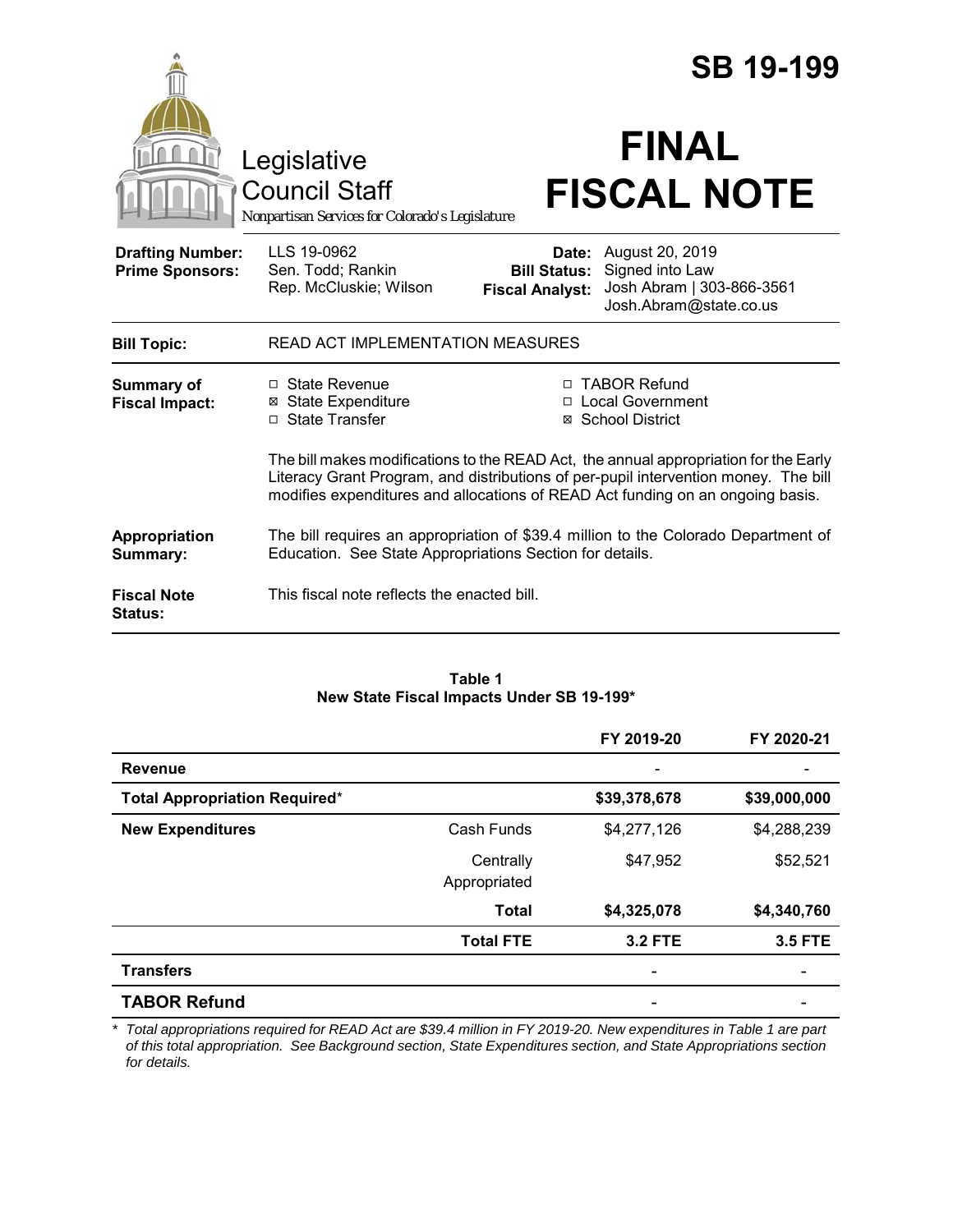#### **Summary of Legislation**

The bill makes several statutory changes to the Colorado Reading to Ensure Academic Development Act (READ act) and its implementation by the Colorado Department of Education (CDE), public schools, and school districts.

**Local education providers.** Under current law, each local education provider (LEP) must ensure that early grade learners receive the instructional programming and services necessary to ensure the required reading skills for academic success in later grades. This bill requires that the programming and services be evidence-based and focus on reading competency in the areas of phonemic awareness, phonics, vocabulary development, reading fluency, and reading comprehension. If a student's reading skills are below grade-level expectations or the student is identified as having a significant reading deficiency, LEPs must employ multi-tiered systems of support, which at a minimum must include a daily literacy block of research-based instruction.

No later than July 1, 2020, the bill requires that LEPs include additional information, including designated curriculum and intervention programs, in the annual READ plan the LEP submits to CDE. No later than the beginning of the 2021-22 school year, each LEP that receives per-pupil intervention money or grants from the Early Literacy Grant Program, must ensure that each early grade teacher successfully completes evidence-based training in teaching reading. The specified training may be included in a teacher preparation or literacy program at an institution of higher education, provided by the CDE, or provided by the LEP. If requested by an LEP, the CDE must provide the training at no cost. LEPs must submit evidence to the CDE that teachers have successfully completed the training.

**State Board of Education (SBE).** The SBE must adopt additional rules for the READ Act that address time frames and procedures for LEPs to submit specified information to the CDE concerning the use of per-pupil intervention money.

**Colorado Department of Education.** The CDE must add technology tools to an existing advisory list of evidence-based instructional programming and professional development for reading instruction. The bill adds selection criteria for professional development programs included in the advisory list. Under current law, the CDE provides technical assistance related to READ Act implementation to LEPs upon request. The bill requires that CDE provide evidence-based training in teaching reading at no cost to LEPs that request it, and provides up to \$2,750,000 for this purpose. The CDE must provide this assistance to LEPs that are accredited with a turnaround plan, or are required to adopt a turnaround plan.

**Public information campaign.** Beginning in FY 2019-20, the CDE must contract with an outside entity to develop and implement a public information campaign related to the importance of reading and to highlight LEPs that are achieving success. The bill limits this expense to \$500,000 annually.

**Professional evaluation.** No later than October 1, 2019, the CDE must issue a request for proposals to contract with an entity to act as an independent evaluator of the use of per-pupil intervention money and money received through the Early Literacy Grant Program, and to conduct a multi-year evaluation to determine whether the student outcomes achieved by LEPs meet the goals of the READ Act. The bill specifies criteria for selecting the evaluator and components that must be included in the performance evaluation. The evaluation must be completed by July 1, 2021, and included in the CDE's 2021 SMART Act report. The bill limits this expense to \$750,000 annually.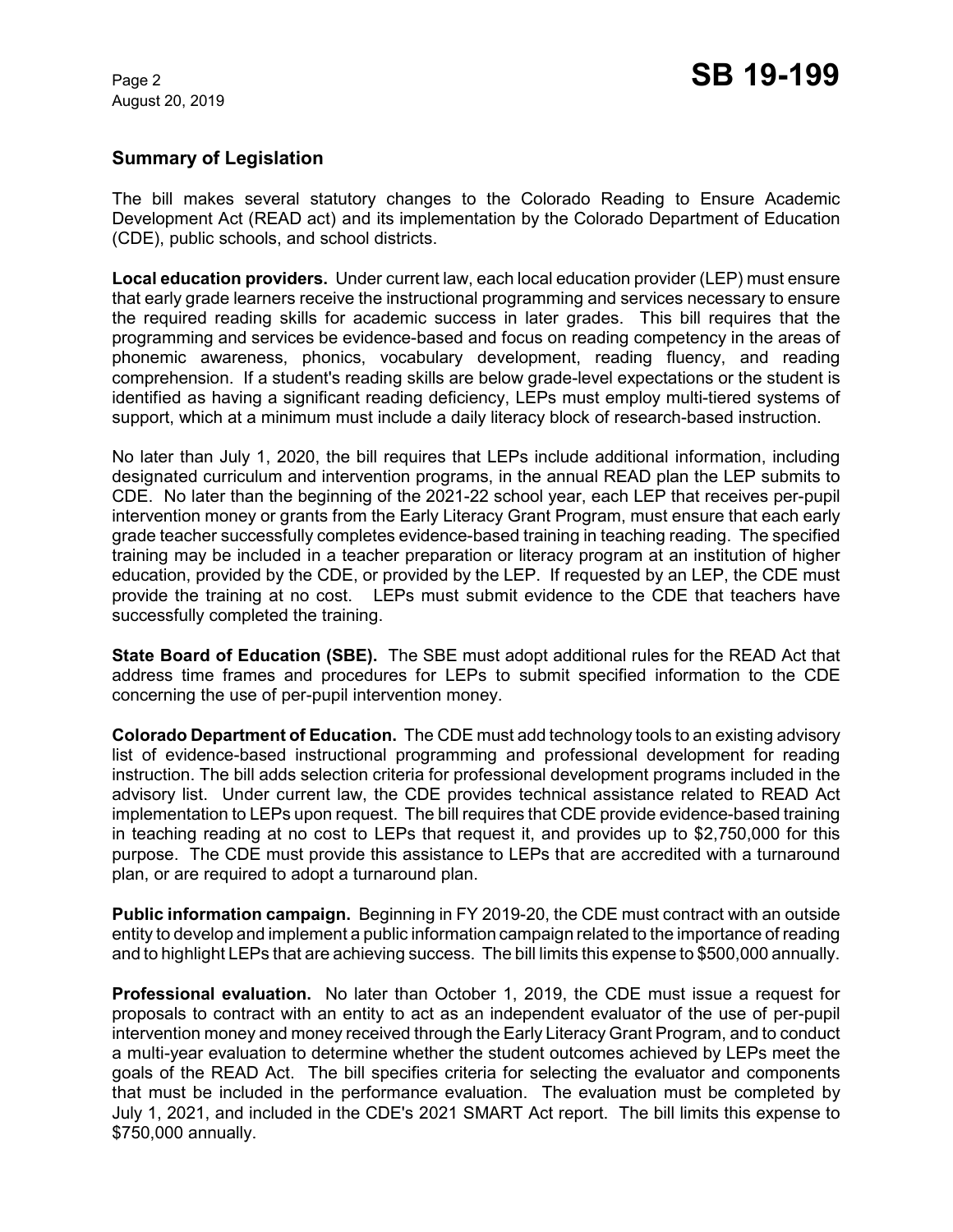**READ Act funding.** Under current law, the CDE uses \$1.0 million of the annual READ Act appropriation to provide professional development to LEPs, up to \$5.0 million for grants from the Early Literacy Grant Program, and up to one percent for administrative overhead. Of the amount that remains after all required expenditures, the CDE must use 10 percent to award grants through the Early Literacy Grant Program, and 90 percent for per-pupil intervention funding to LEPs.

For FY 2019-20, the bill requires that CDE spend up to \$500,000 for the public information campaign, up to \$750,000 for an independent evaluator, and up to \$2,750,000 to provide evidence-based training in teaching reading. If the actual demand for training exceeds the anticipated demand, the CDE may request a supplemental appropriation for this purpose. Of the amount that remains after these FY 2019-20 allocations, the CDE must allocate \$2,500,000 for early literacy grants and the remaining amount to LEPs as per-pupil intervention money.

Beginning with FY 2020-21, the CDE must use funding for the READ Act to implement the public information campaign, to pay an independent evaluator, to implement the grant program, to allocate per-pupil intervention money, to pay for training and technical assistance to LEPs, and to fulfill administrative requirements. The specific amount for each purpose will be determined by the General Assembly in the Long Bill.

**Per-pupil intervention money.** To receive per-pupil intervention money, LEPs must annually report specified information to the CDE, including a budget with a narrative explanation for the use of per-pupil intervention money. In order to receive the per-pupil intervention money, an LEP must submit to the CDE evidence that the LEP is in compliance with teacher training requirements and, subject to approval by the CDE, the specified uses of intervention funding. Throughout the fiscal year, the CDE must monitor and, if necessary, audit each LEPs' use of per-pupil intervention money. The bill specifies the approved uses of per-pupil intervention money by LEPs. LEPs may retain up to 15 percent of annual per-pupil intervention money for use in the following budget year; if the LEP retains more than this amount, the CDE must reduce the following budget year allocation to the LEP by the excess amount retained.

**Early Literacy Grant Program.** Finally, this bill modifies the Early Literacy Grant Program to permit the State Board of Education to award a grant to a school district or to individual schools in a district. The bill also modifies award criteria used to select grant recipients. The SBE may renew a grant award only if an independent evaluator determines that the program has been effective, and the LEP requests an extension. If the evaluation determines the program is not effective, the SBE may not extend or renew the grant. The bill expands some of the reporting requirements for LEPs receiving an early literacy grant.

### **Background**

The READ Act is currently funded with an annual transfer of \$34.0 million from the State Education Fund to the Early Literacy Cash Fund, and a direct appropriation of \$5.4 million from the Marijuana Tax Cash Fund. Of this amount, the CDE retains about \$340,000 for administrative purposes, which supports 9.0 FTE. With the additional FTE required to implement this bill, total FTE for administration increases to 12.2 FTE beginning with FY 2019-20. See State Expenditures section for details.

Funding for the READ Act is typically provided in the annual appropriations act (the Long Bill). For FY 2019-20, the Long Bill does not contain READ Act funding, which instead must be appropriated either in this bill, or another bill. New state expenditures identified in this fiscal note are assumed to be part of the total appropriation.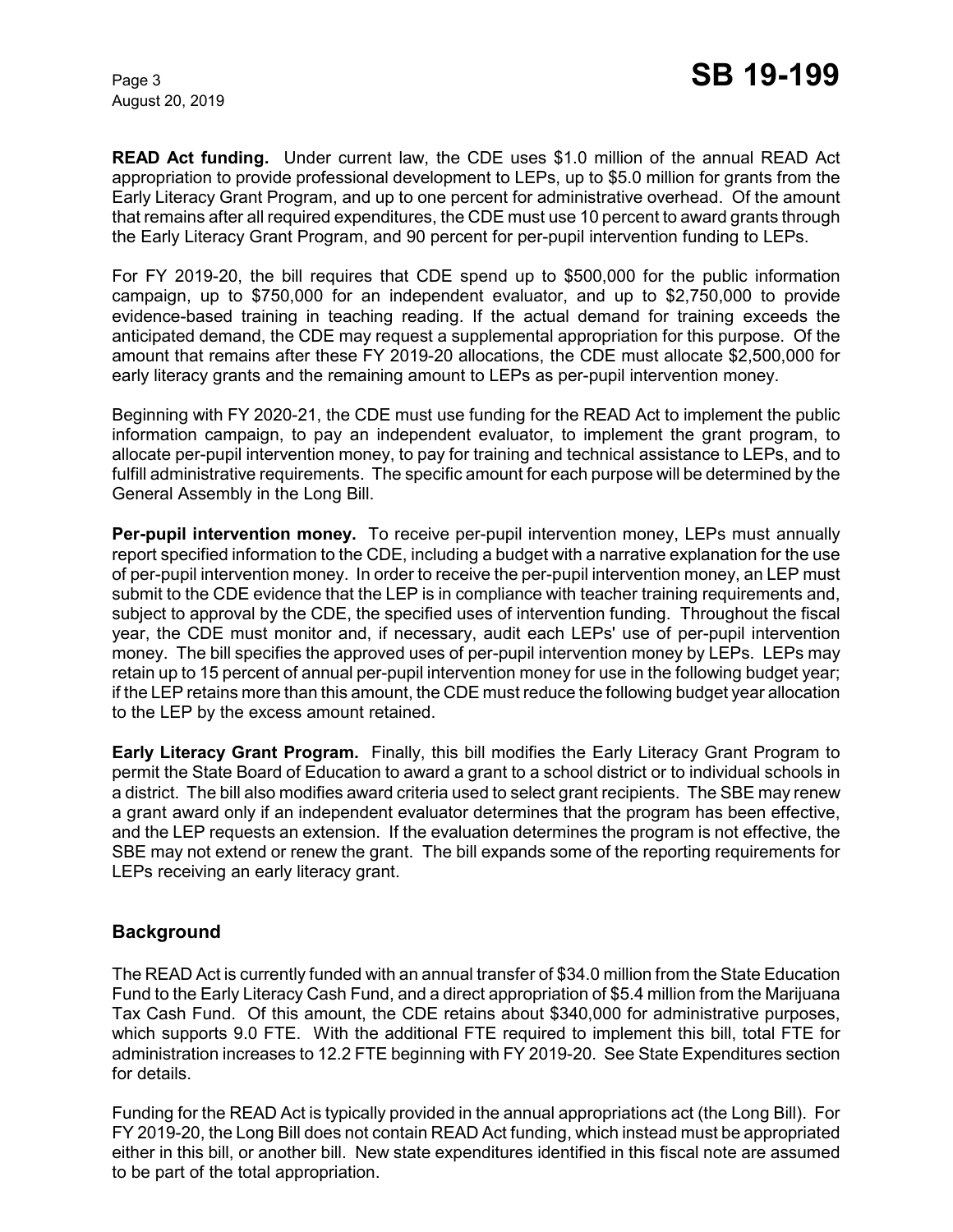# **State Expenditures**

The bill requires the entire amount of READ Act funding totaling \$39,378,678 in FY 2019-20. Of that total appropriation, about \$4.3 million and 3.5 FTE are new expenditures as a result of this bill, which change the allocation of the remaining appropriation in per-pupil intervention funding and grants from the Early Literacy Grant Program. New state expenditures are displayed in Table 2 and described below. New allocations of the full appropriation are displayed in Table 3.

|                                          |                   | FY 2019-20     | FY 2020-21     |
|------------------------------------------|-------------------|----------------|----------------|
| <b>Colorado Department of Education</b>  |                   |                |                |
| <b>Personal Services</b>                 |                   | \$264,198      | \$289,781      |
| Operating & Capital Outlay               |                   | \$16,959       | \$3,325        |
| <b>CDE Evidence-Based Training</b>       |                   | \$2,702,557    | \$2,702,557    |
| <b>Travel and Expense Reimbursements</b> |                   | \$43,413       | \$42,577       |
| <b>Public Information Campaign</b>       |                   | \$500,000      | \$500,000      |
| <b>External Program Evaluator</b>        |                   | \$750,000      | \$750,000      |
| Centrally Appropriated Costs*            |                   | \$47,952       | \$52,521       |
|                                          | <b>Total Cost</b> | \$4,325,079    | \$4,340,761    |
|                                          | <b>Total FTE</b>  | <b>3.2 FTE</b> | <b>3.5 FTE</b> |

#### **Table 2 New Expenditures Under SB 19-199**

 *\* Centrally appropriated costs are not included in the bill's appropriation.*

**Personal services.** The bill increases personal service costs and related operating and capital outlay for the CDE to provide evidence-based training in teaching and technical assistance to LEPs accredited with a turnaround plan. The CDE must also monitor the creation and implementation READ Act plans, receive and process additional data collected from LEPs, and review and approve plans for all school districts, charter schools, and boards of cooperative educational services. Additional program staff are required to manage an expanded Early Literacy Grant Program, and to manage two additional external contracts for a public information campaign and a professional program evaluator.

**Evidence-based training.** The bill requires that the CDE offer evidence-based training in teaching reading at no cost to LEPs that request it and provides up to \$2,750,000 for this purpose. There are about 21,500 teachers in kindergarten through third grade that must successfully complete an evidence-based training in teaching reading. Some districts will use institutions of higher education or arrange for this professional development out of existing district budgets. This analysis assumes that 25 percent (5,375) of these teachers will receive evidence-based training from the CDE, increasing state costs to purchase training materials, compensate trainers, reimburse participants for travel and expenses, rent venues and provide catering, and reimbursing LEPs for substitute teachers. These expenses are assumed to be spread evenly across FY 2019-20 and FY 2020-21.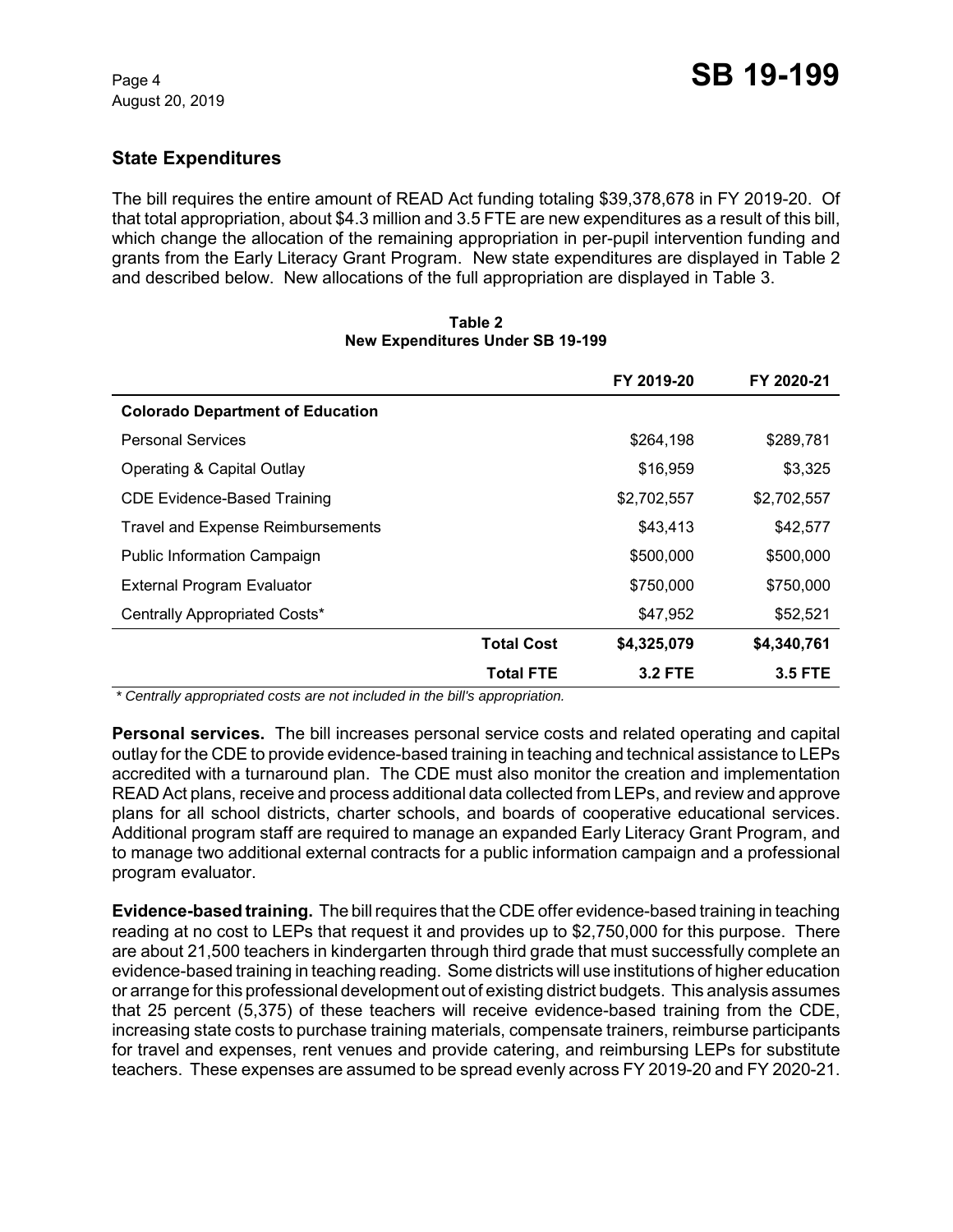**Public information campaign and professional evaluator.** The bill requires that an outside contractor implement a public information campaign, and that the CDE contract with a professional evaluator. The bill limits the public information contract at \$500,000 annually. The CDE will have some additional expenses related to procurement, and staff support of these contracts. Those expenses are assumed to be paid within these amounts.

**Centrally appropriated costs.** Pursuant to a Joint Budget Committee policy, certain costs associated with this bill are addressed through the annual budget process and centrally appropriated in the Long Bill or supplemental appropriations bills, rather than in this bill. These costs, which include employee insurance and supplemental employee retirement payments, are estimated to be \$47,952 in FY 2019-20, and \$52,521 in FY 2020-21.

**Total READ Act funding distribution.** Table 3 displays the total appropriation for READ Act implementation, including the new expenditures under this bill, and the resulting distribution of funding between grants, training, administration, evaluation, public information, and per pupil intervention funding. This bill adds 3.5 FTE to the existing 9.0 FTE for a total ongoing personal services cost of 12.0 FTE.

| <b>Early Literacy Competitive Grants</b>                        | \$7,876,155                     |
|-----------------------------------------------------------------|---------------------------------|
| Evidence-Based Training                                         | \$2,702,557                     |
| Department Administration, Technical Assistance, and Monitoring | \$1,664,570                     |
| Independent Evaluation                                          | \$750,000                       |
| <b>Public Information Campaign</b>                              | \$500,000                       |
| Per Pupil Intervention Funding                                  | \$25,885,396                    |
| <b>Total Appropriation FY 2019-20</b><br><b>Total FTE</b>       | \$39,378,678<br><b>12.0 FTE</b> |

**Table 3 Total Expenditures and Allocations READ Act Funding FY 2019-20**

### **School District Impact**

The bill increases workload and costs for all LEPs. The bill requires that LEPs prepare and submit additional information in their annual READ Act plan, report data to the CDE related to student reading competency and uses of per-pupil intervention funding, and provide a minimum amount of reading intervention services to students who are reading below grade level. These provisions increase staff needs in most districts, charter schools, and boards of cooperative educational services that run public schools.

Although the bill requires that CDE provide a evidence-based training for reading education, some LEPs will chose to provide this training without state assistance, increasing costs for LEPs to provide this training or arrange for outside professional development for their early grade educators.